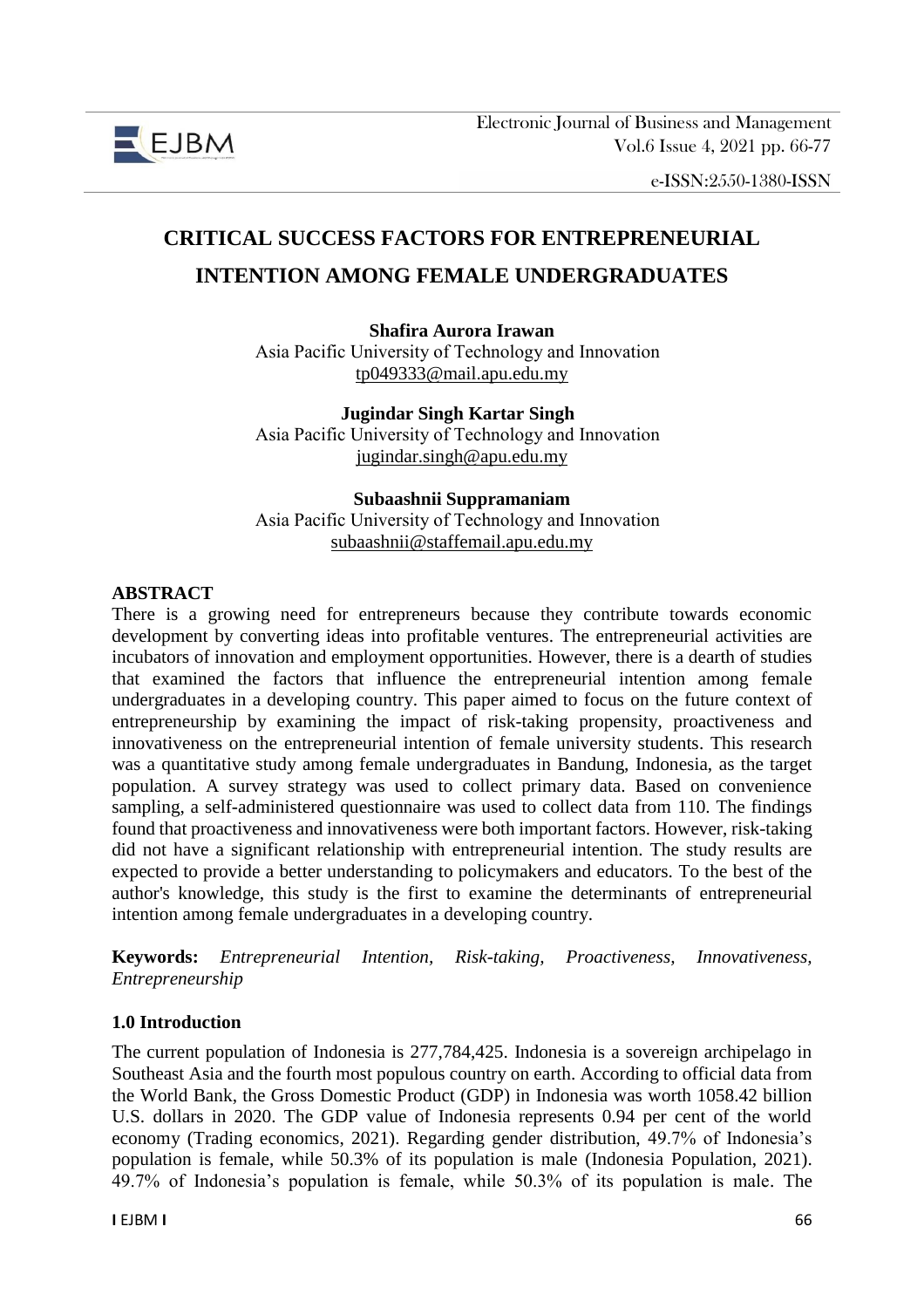unemployment rate in Indonesia increased to 6.26 per cent in the first quarter of 2021 from 4.94 per cent in the same quarter a year earlier, amid the economic downturn caused by the coronavirus crisis. The number of unemployed persons surged from 1.82 million to 8.75 million (Trading Economics, 2021).

Unemployment among youths is a global problem and affects nations at all stages of development. Unemployment among youths brings negative consequences for today's generation and businesses and governments (Bedürftig, Hieronimus, and Klier, 2015). The unemployment rate in Indonesia is high at 6.26%, and a large percentage of the jobseekers were graduates from various disciplines. This issue was highlighted by the President of the Republic of Indonesia during the Indonesia Young Entrepreneur Association Summit (Cabinet Secretariat of the Republic of Indonesia, 2016)). The growing number of unemployed graduates was highlighted. There is also a low number of young entrepreneurs in Indonesia. Compared to other countries, the number of young entrepreneurs in Indonesia is only 1.6 per cent of the total population. In other ASEAN countries, the number of young entrepreneurs is as high as 4 per cent (Cabinet Secretariat of the Republic of Indonesia (2016). Studies have also revealed that entrepreneurship can be a solution to the increase in unemployment among graduates (Dev and Mahajan, 2003). However, entrepreneurship may not be the first career choice among young individuals. Only a handful of individuals venture into setting up their own business (Bosma et al., 2008; Teo and Poon, 1994). This justifies research to find out the factors that can illuminate the entrepreneurial intention among undergraduates in Indonesia.

The entrepreneurial intention of orientation has been one of the focal points of scholars and researchers. Studies have identified several factors that contribute towards the entrepreneurial intention of students, including graduates. Entrepreneur related characteristics such as innovativeness, autonomy, and adventurousness (Lassen et al., 2006; Park, 2017). Some of the key factors that should promote entrepreneurial intention, as suggested by Park (2017), encompass innovation, enterprise and risk-taking) which should be considered when promoting entrepreneurial intention Innovation or innovativeness has been identified as one of the key factors (Kang, 2011; Lee 1999). Another factor is risk-taking behaviour during times of uncertainty (Jung, 2015; Bin and Park, 2002). People with a higher level of risk-taking orientation are much faster in decision making to leverage opportunities (Bin and Park, 2002). Proactiveness is another determinant of entrepreneurial inclination, and by being proactive, entrepreneurs can introduce new products or penetrate new markets (Kim, 2015). Researchers and scholars have also emphasised the importance of networks or networking (Choi, 2010). Through external networks, entrepreneurs can improve their performance. This shows that a myriad of factors contributes to entrepreneurial intention, and it is not clear which are the most prominent factors.

It is known that entrepreneurship contributes to the country's economy and provides employment opportunities to curb unemployment. It is noted that more women are joining the workforce today. However, there is a dearth of studies on the determinants of entrepreneurial intention among females in a developing country. A gap exists in the current body of knowledge that does not provide sufficient literature on the determinants of entrepreneurial intention among female graduates. Based on past studies, several antecedents of entrepreneurial intention, but the results from past studies have been inconsistent. Past studies have not clearly defined the critical determinants of entrepreneurial intention. Studies have also ignored the entrepreneurial intention among female undergraduates. Therefore, to fill in the gap identified, this study will empirically examine the impact of risk-taking, proactiveness and innovativeness on the entrepreneurial intention of female undergraduates. The results of this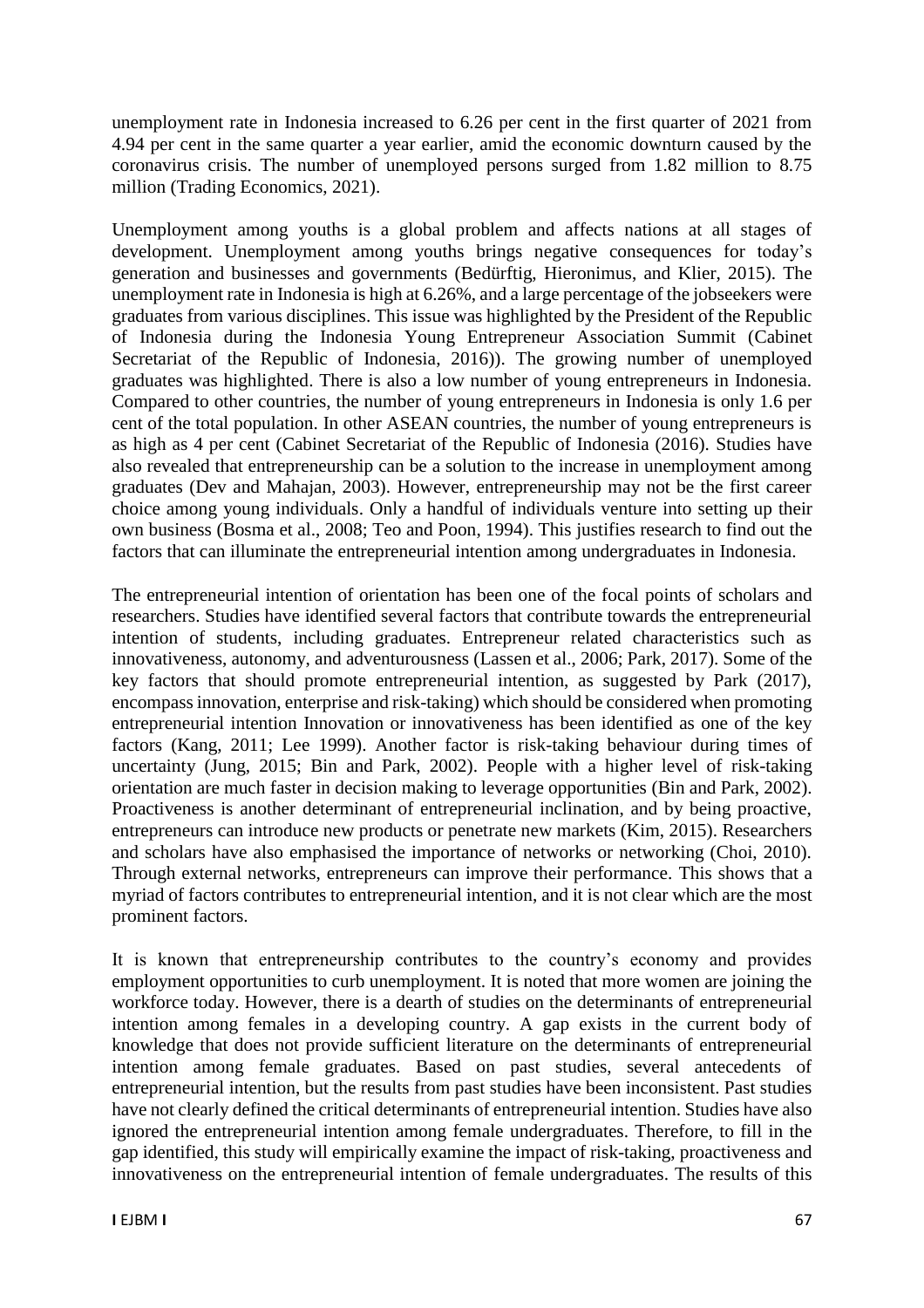study will provide more insights into entrepreneurial intention among female undergraduates. From the practical perspective, the results of the study are expected to provide a better understanding to policymakers and educators.

# **2.0 Literature Review 2.1 Entrepreneurial Intention**

There are different views and definitions of entrepreneurship and entrepreneurial intention. Entrepreneurship is generally referred to as a process taken by a person to discover and the production of goods and services in future (Baron, 2007; Uhlaner & Lukes, 2010). The formulation of entrepreneurial intention is considered as one of the stages in the entrepreneurial process (Baron, 2007). Shane and Venkataraman (2000) added that entrepreneurial behaviour could be referred to as the discovery, exploitation, and exploitation of an opportunity by a particular person. The antecedent of a person's entrepreneurial behaviour can be the entrepreneurial intention. Thompson (2009) further added that entrepreneurial intention could be a person's self-acknowledged feeling that he or she has an intention to venture into a new business. Entrepreneurial intention can be supported by the Theory of Planned Behaviour (Ajzen, 1991). Intention explains the behaviour of a person, and it is an indication of the amount of effort that a person will put in to pursue a particular entrepreneurial behaviour (Liñán 2004).

# **2.2 Relationship between Risk-Taking and Entrepreneurial Intention**

Results revealed in past studies provided support to the characterisation of entrepreneurs who are willing to take the risk (Ozaralli and Rivenburgh, 2016; Gurel, Altinay, and Daniele, 2010; Hao Zhao, Seibert, and Lumpkin, 2009). A study by Ozaralli and Rivenburgh (2016), with a sample of 589 students, revealed a positive and significant relationship between personality attributes of risk-taking and entrepreneurial intention. Another study on the relationship between the personality attribute of risk-taking and entrepreneurial intention revealed that the personality trait related to risk-taking had the highest effect on intention (Hao Zhao, Seibert and Lumpkin, 2009). Similarly, another study with a sample of 409 students revealed that risktaking propensity was significantly related to entrepreneurial intention. Douglas & Shepherd (2002) further explained that the stronger the attitude towards risk, the higher will be the entrepreneurial intention. This was proven in studies that indicated that entrepreneurially inclined students scores in risk-taking were much higher than the students who were not entrepreneurially inclined. Another study by Yurtkoru, Acar, and Teraman (2014) segregated willingness to take risk into three categories: risk lover, risk-free, and risk avoidance. The study results revealed that only one category, being a risk lover, had a significant relationship with entrepreneurial intentions. The results showed that stated university students had lower entrepreneurial intentions than students in private universities. This shows that although propensity to take risk is generally related significantly to entrepreneurial intention, the strength of the relationship can differ between students in public and private universities. Based on the above review, the following hypothesis was empirically tested.

## **H1: There is a significant relationship between risk-taking propensity and entrepreneurial intention among female students**

# **2.3 Relationship between Proactiveness and Entrepreneurial Intention**

An individual's proactive personality is his or her ability to handle challenges contributed by situational forces and make changes in the environment. As stated by Bateman and Crant, 1993: 436), this encompasses "challenging the status quo rather than passively adapting to present conditions" Individuals with higher levels of proactive personality can handle environmental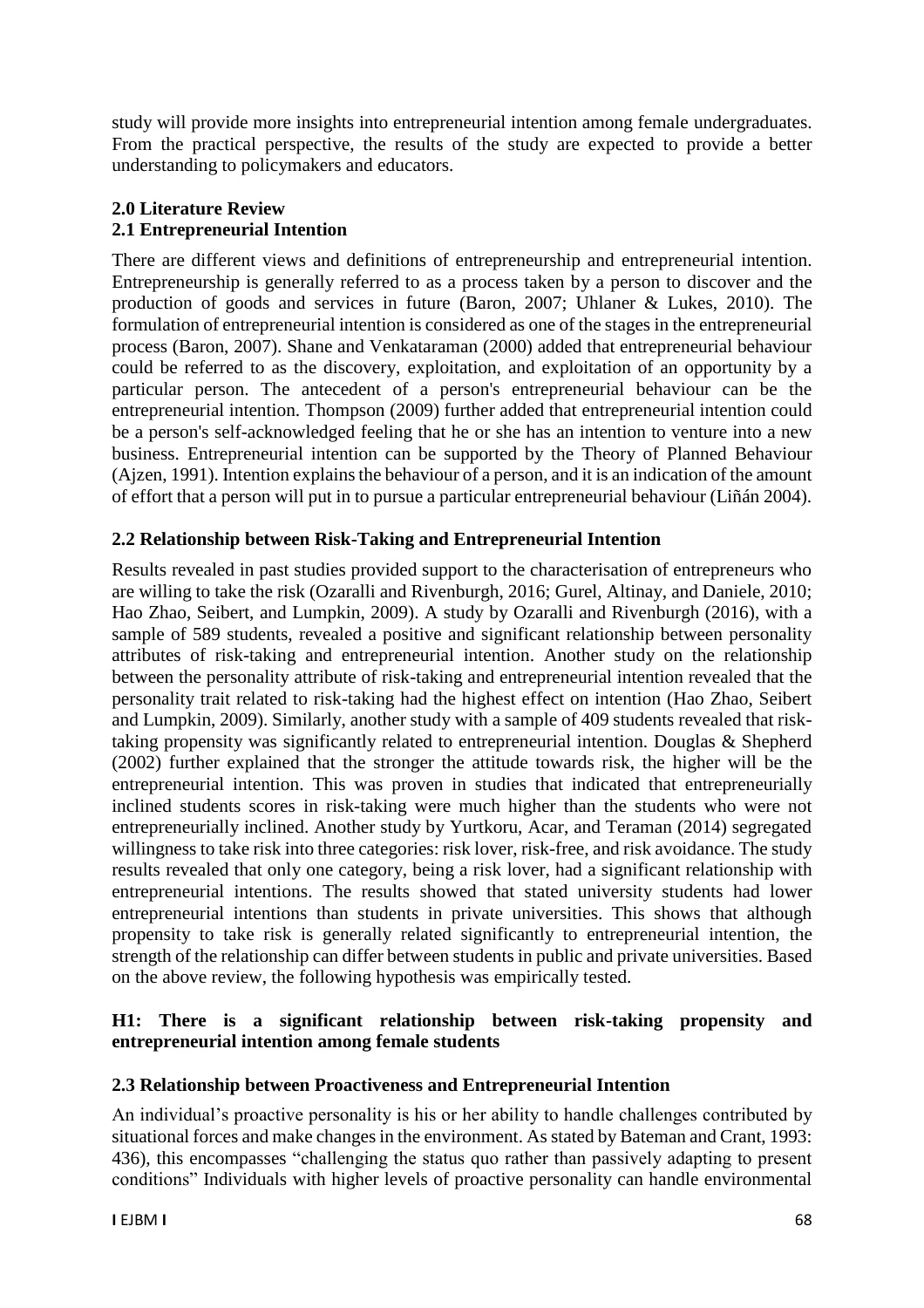distractions, and they are not easily affected by these environmental disturbances (Fuller, Marler, & Hester, 2006). Past studies relating to proactive personality have focused on its relationship with entrepreneurial intention and found a positive and significant impact on entrepreneurial intention (Prieto, 2011; Kumar and Shukla, 2019). The study by Kumar and Shukla (2019) that had a sample of 484 students revealed that proactive personality was a positive and significant predictor of entrepreneurial intention. Studies have also found that culture and personality influence entrepreneurial intention. A study by Paul, Hermel, and Srivatava (2017) revealed that the culture of a country and a person's proactive personality has a significant and positive effect on entrepreneurial intention. Similarly, another study by Nenneh (2019) that had a sample of 277 respondents found that there was a positive association between proactive personality and entrepreneurial intentions. On the contrary, a study among Brazilian university students by Ferreira, Fernandes, and Ratten (2017), revealed that risktaking propensity was a significant predictor of entrepreneurial intention, but no support was found for proactiveness. These results from past studies are sometimes contradictory. Based on the above review, the following hypothesis was empirically tested.

#### **H2: There is a significant relationship between proactiveness and entrepreneurial intention among female students**

#### **Relationship between Innovativeness and Entrepreneurial Intentions**

In today's environment, innovativeness is one of the key elements of entrepreneurship. Innovativeness refers to the competence of entrepreneurs to think creatively and leverage opportunities to develop novel and practical ideas, venture into new markets, launch new products and services (Chen [2007;](https://link.springer.com/article/10.1186/s40497-016-0047-x#ref-CR15) Gupta et al. [2004\)](https://link.springer.com/article/10.1186/s40497-016-0047-x#ref-CR32). Studies have shown that innovation is a key component in launching a new venture (Hisrich et al., [2008\)](https://link.springer.com/article/10.1186/s40497-016-0047-x#ref-CR40). In addition, studies have shown that entrepreneurs possess higher levels of innovative characteristics or behaviour (Gürol and Atsan [2006\)](https://link.springer.com/article/10.1186/s40497-016-0047-x#ref-CR35). Past studies focusing on innovativeness as a predictor of entrepreneurial intention have generally found a positive and significant relationship between an individual's innovativeness and entrepreneurial intention (Law, and Breznik, 2017; Wathanakom, Khlaisang and Songkram, 2020). Law and Breznik (2017) study involving a sample of 998 students revealed that learning motivation strongly correlates with innovativeness. Subsequently, innovativeness affects entrepreneurship intention. Similarly, another study with a sample of 589 students by Ozaralli and Rivenburgh (2016) found that the personality trait of innovativeness was positively and significantly related to entrepreneurial intention. The above review indicates that innovativeness is an important contributor to entrepreneurial intention.

#### **H3: There is a significant relationship between innovativeness and entrepreneurial intention among female students**



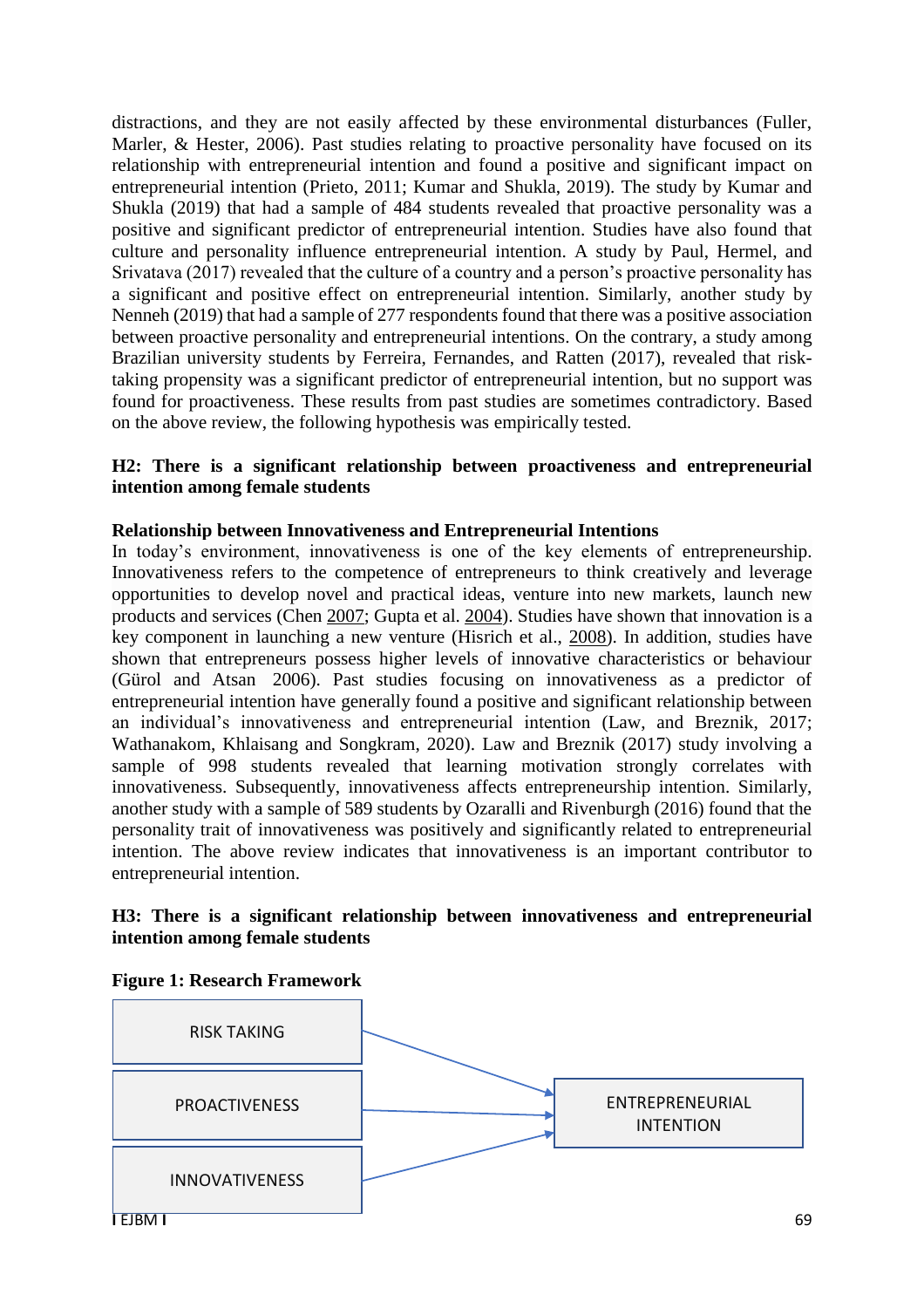#### **3.0 Methodology 3.1 Research Design**

Based on positivism philosophy and deductive approach, a quantitative method was chosen for this research to collect measurable data that will be analysed (Saunders et al., 2016). A survey technique was used to gather large amounts of numerical data in this study. The primary goal of the survey study was to collect information data from the target population. The target population were female undergraduates. A self-reporting was used to get the responses from the sampling elements. Convenience sampling was more appropriate for collecting the data as a sampling frame was unavailable. Throughout this study, primary data was collected using questionnaires, which is ideal for descriptive or explanatory analysis, allowing the researcher to analyse and explain the relationships between variables, particularly the link between causes and effects. The data analysis was done based on descriptive and inferential statistics that were generated by using the SPSS tool (Saunders et al., 2016).

## **3.2 Data collection and Instrumentation**

This study chose the self-administered questionnaire due to its ease of use, low cost, and higher anonymity. A survey strategy was used where questionnaires were distributed electronically. The questionnaire was divided into two parts. The first part was to collect demographic information, and the scales used were nominal and ordinal scales. The second part was to collect responses from respondents based on a five-point Likert type scale. Data collected was measured using a 5-point Likert scale as it was suitable for the self-administered survey method (Sekaran & Bougie, 2016). A total of 110 responses were received from the respondents. All questionnaires were good based on preliminary checking, and none was omitted. The questions were adapted based on past studies. The questions were adapted from Liñán and Chen (2009) for entrepreneurial intention. The questions to measure innovativeness, proactiveness and risktaking were based on Bolton and Lane (2012). The reliability and validity of these three constructs were confirmed in a study by Bell (2019).

# **3.3 Sampling**

The target population were Indonesian female undergraduates from Bandung universities. Convenience sampling technique and snowball sampling technique was used. A qualifying question was included to ensure the respondent was qualified to participate in this study. The sample size was based on the formula by Green (1991) that is  $N \ge 50 + 8$ m, where "m" is the number of predictors. As per the formula, for three independent variables, the minimum sample size should be more than  $50 + 8(3) = 74$ . Therefore, the calculated minimum sample size for this research is 74 respondents. However, to get better results, the target sample size of this study was 100 respondents.

#### **3.4 Data Processing**

Sekaran and Bougie (2016) stated that after collecting data from the population sample, the data is edited, transformed and analysed. Several preliminary steps were completed before the data could be analysed. This is done to ensure that the data is correct and appropriate before proceeding with the analysis. Data coding is the process of assigning a code to each variable of the study. The data was then entered into the database using SPSS Data Editor. Thereafter, descriptive and inferential statistics were generated to test the feel of data, the goodness of data and hypothesis testing (Sekaran and Bougie, 2016).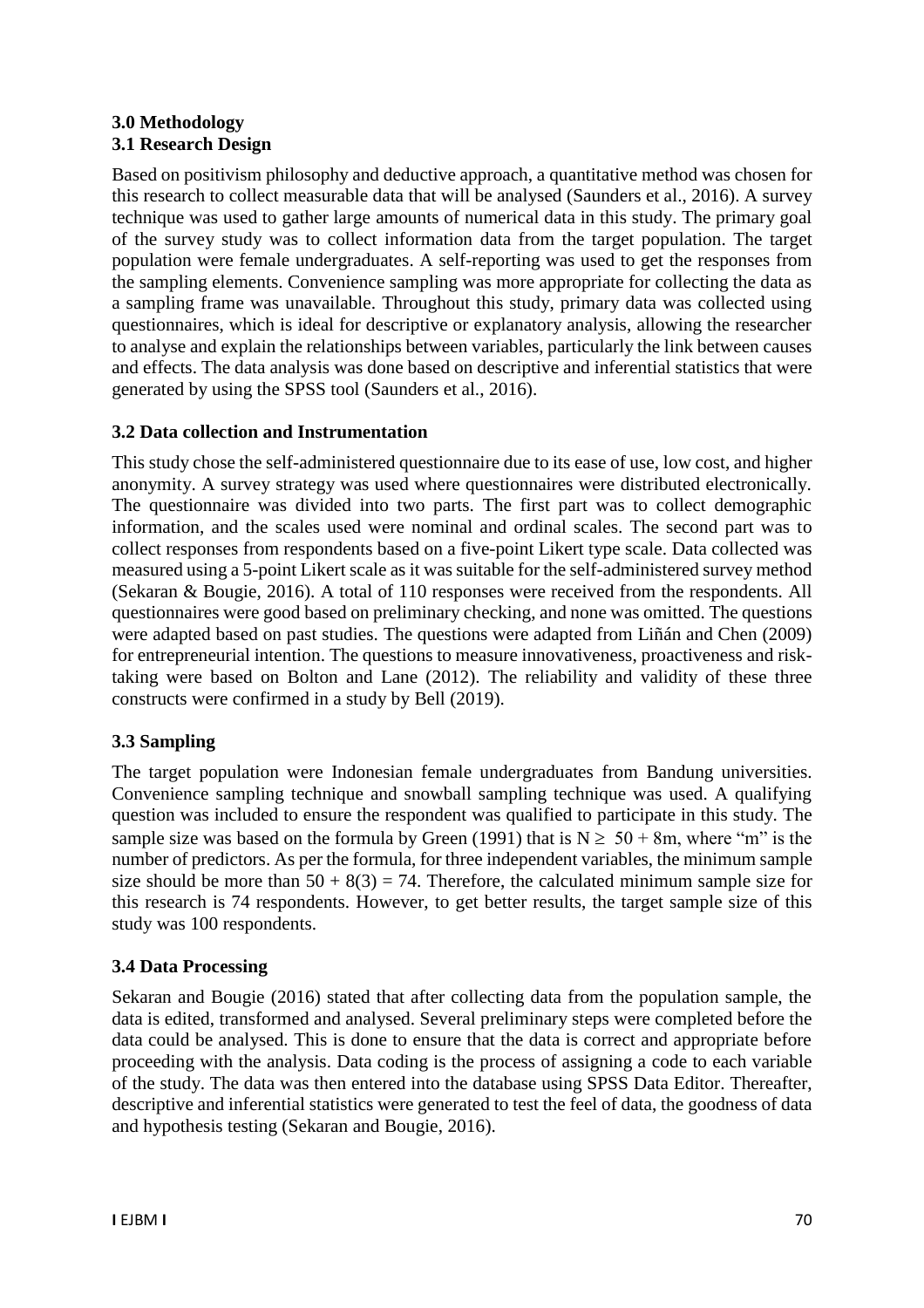#### **4.0 Research Findings and Results 4.1 Respondents' Characteristics**

The first part of the survey questionnaire distributed by researchers was regarding their demographic characteristics. This included questions on the respondent's university type, age group, gender, and education level. In this study, there were 110 female respondents. Most respondents studied at public universities with 59% (59 respondents), while 51 respondents studied in private universities. In terms of age group, a majority of respondents were between 18 and 25 years old (107 respondents). The rest were above 25 years old. Most were singles and pursuing their undergraduate degrees.

## **4.2 Data Reliability Testing**

Internal consistency or reliability of data was based on the value of Cronbach, which measures the consistency of data distribution. Pallant (2011) stated that the Cronbach alpha values range between 0 and 1, and values closer to 1 indicate higher levels of data reliability. The generally accepted rule of thumb for good reliability is that the score should exceed 0.7 (Pallant, 2011). Hulin, Netemeyer and Cudeck (2001) stated that a generally accepted rule is that the Cronbach alpha value of 0.6-0.7 indicates an acceptable level of reliability. Table 1 shows that the Cronbach alpha value for all the variables in this study was above 0.7. These results indicated that the data was trustworthy, and the reliability of data distribution in this study was good.

| Tuble 1: Kenubility Testing — Crombuch Arphu Values |                  |  |  |  |  |
|-----------------------------------------------------|------------------|--|--|--|--|
| <b>Variables</b>                                    | Cronbach's Alpha |  |  |  |  |
| <b>Entrepreneurial Intention</b>                    | 0.846            |  |  |  |  |
| Risk-Taking                                         | 0.576            |  |  |  |  |
| Proactiveness                                       | 0.755            |  |  |  |  |
| Innovativeness                                      | 0.775            |  |  |  |  |

**Table 1: Reliability Testing – Cronbach Alpha Values**

# **4.3 Normality Test and Descriptive Statistics**

The skewness and kurtosis measures were generated using the SPSS tool and were used to check the normality of data distribution in this study. The skewness of data shows the amount and direction of skew, whether positive or negative. Kurtosis of data indicates the peakedness or the height and sharpness of the central peak relative to that of a standard bell curve. Values of skewness and kurtosis between -2 and 2 indicate normality of data distribution (George and Mallery, 2010). In this study, the values for skewness and kurtosis were within the range specified by George and Mallery (2010). Therefore, it was deemed that the normality of data distribution was not violated.

| <b>Table 2: Normality Statistics (Skewness and Kurtosis)</b> |  |  |  |  |
|--------------------------------------------------------------|--|--|--|--|
|--------------------------------------------------------------|--|--|--|--|

|                                  | <b>Skewness</b> |            | Kurtosis         |            |
|----------------------------------|-----------------|------------|------------------|------------|
|                                  | Statistic       | Std. Error | <b>Statistic</b> | Std. Error |
| <b>Entrepreneurial Intention</b> | -.445           | .230       | .204             | .457       |
| <b>Risk Taking</b>               | $-.005$         | .230       | $-.350$          | .457       |
| Proactiveness                    | .018            | .230       | .212             | .457       |
| Innovativeness                   | 701             | .230       | .230             | .457       |

The strength of correlation between two continuous variables was tested based on the Pearson Correlation test. The Pearson product-moment correlation coefficient value shows the strength of the relationship between two variables (Pallant, 2011). The Pearson Correlation values are between -1 and +1, and values closer to -1 or 1 indicates a stronger relationship between the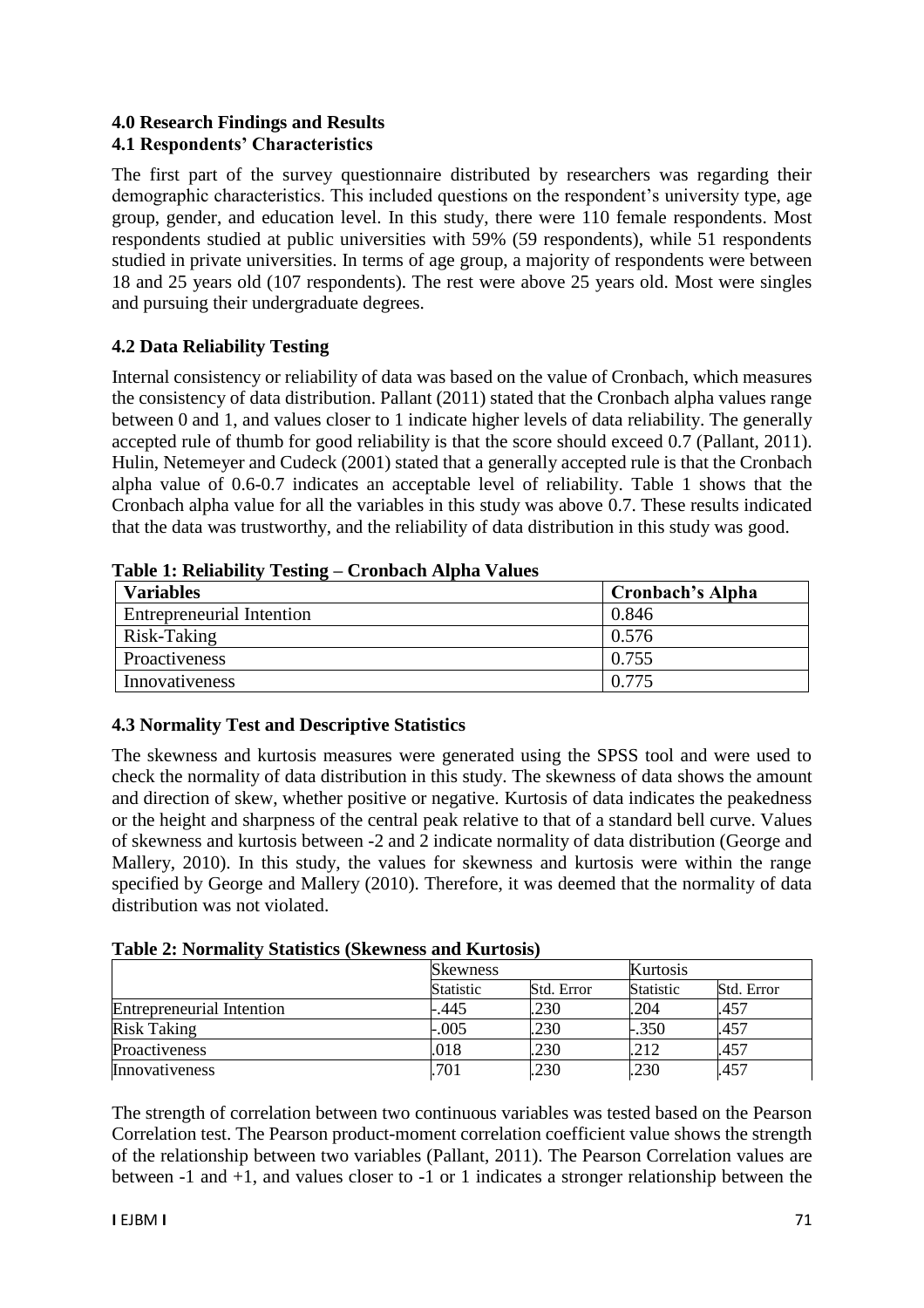variables. The results obtained in this study revealed that all the independent variables, namely risk-taking, proactiveness and innovativeness, had a positive and significant  $(p<0.05)$ correlation with the entrepreneurial intention, which was the dependent variable. The predictor innovativeness had the highest correlation with entrepreneurial intention  $(r= 0.456$  and p<0.05). The next strongest correlation was between proactiveness and entrepreneurial intention ( $r=0.445$  and  $p<0.05$ ). The correlation between risk-taking and entrepreneurial intention was the lowest ( $r=0.349$  and  $p<0.05$ ).

|                    |                            | <b>Risk Taking</b> | Proactiveness | Innovativeness | Entrepreneurial |
|--------------------|----------------------------|--------------------|---------------|----------------|-----------------|
|                    |                            |                    |               |                | Intention       |
| <b>Risk Taking</b> | Pearson Correlation        |                    |               |                |                 |
|                    | $Sig. (2-tailed)$          |                    |               |                |                 |
| Proactiveness      | <b>Pearson Correlation</b> | $.412**$           |               |                |                 |
|                    | $Sig. (2-tailed)$          | .000               |               |                |                 |
| Innovativeness     | <b>Pearson Correlation</b> | $.408***$          | $.523**$      |                |                 |
|                    | $Sig. (2-tailed)$          | .000               | .000          |                |                 |
| Entrepreneurial    | <b>Pearson Correlation</b> | $.349**$           | $.445***$     | $.456***$      |                 |
| Intention          | $Sig. (2-tailed)$          | .000               | .000          | .000           |                 |

**Table 3: Pearson Correlation Coefficients** 

#### **4.4 Multiple Regression Analysis**

In this study, multiple regression was used to predict the value of the dependent variable that is the entrepreneurial intention, based on the three continuous variables, namely risk-taking, proactiveness and innovativeness. In addition, multiple regression was also used to determine the overall fit of the model (Pallant, 2011). The results showed how much the variation in entrepreneurial intention was explained by risk-taking, proactiveness and innovativeness.

The model summary is shown in Table 4 below. The value of the multiple correlation coefficient 'r' is .530. The R-value is one criterion to show the quality of the prediction*.* The 'R Square" value indicates the proportion of variation in the entrepreneurial intention that is explained by the three predictors, namely risk-taking, proactiveness and innovativeness. In this study, the 'R square' value is .291 and is considered low. However, the interpretation of the R square has been challenged by researchers (Moksony, 1999). Research has stated that the value of R square is irrelevant (Moksony, 1999). The 'r-value of .291 indicates the variance that occurred in the dependant variable, namely intention to purchase (Field, 2009). In addition, the analysis of variance (ANOVA) showed that F-value is 13.806 and significant. Therefore, it can be construed that the independent variables in the model had a significant effect on the dependant variable, namely entrepreneurial intention (Field, 2009). In this study, it was shown that the regression model was a good fit for the data.

| Item/Measure               | Value  |
|----------------------------|--------|
| Multiple R                 | .530   |
| R-square                   | .291   |
| Adjusted R square          | .271   |
| Standard error of estimate | .72220 |
| F Value                    | 13.806 |
| Sig                        | .000   |

**Table 4: Model Summary/Fit**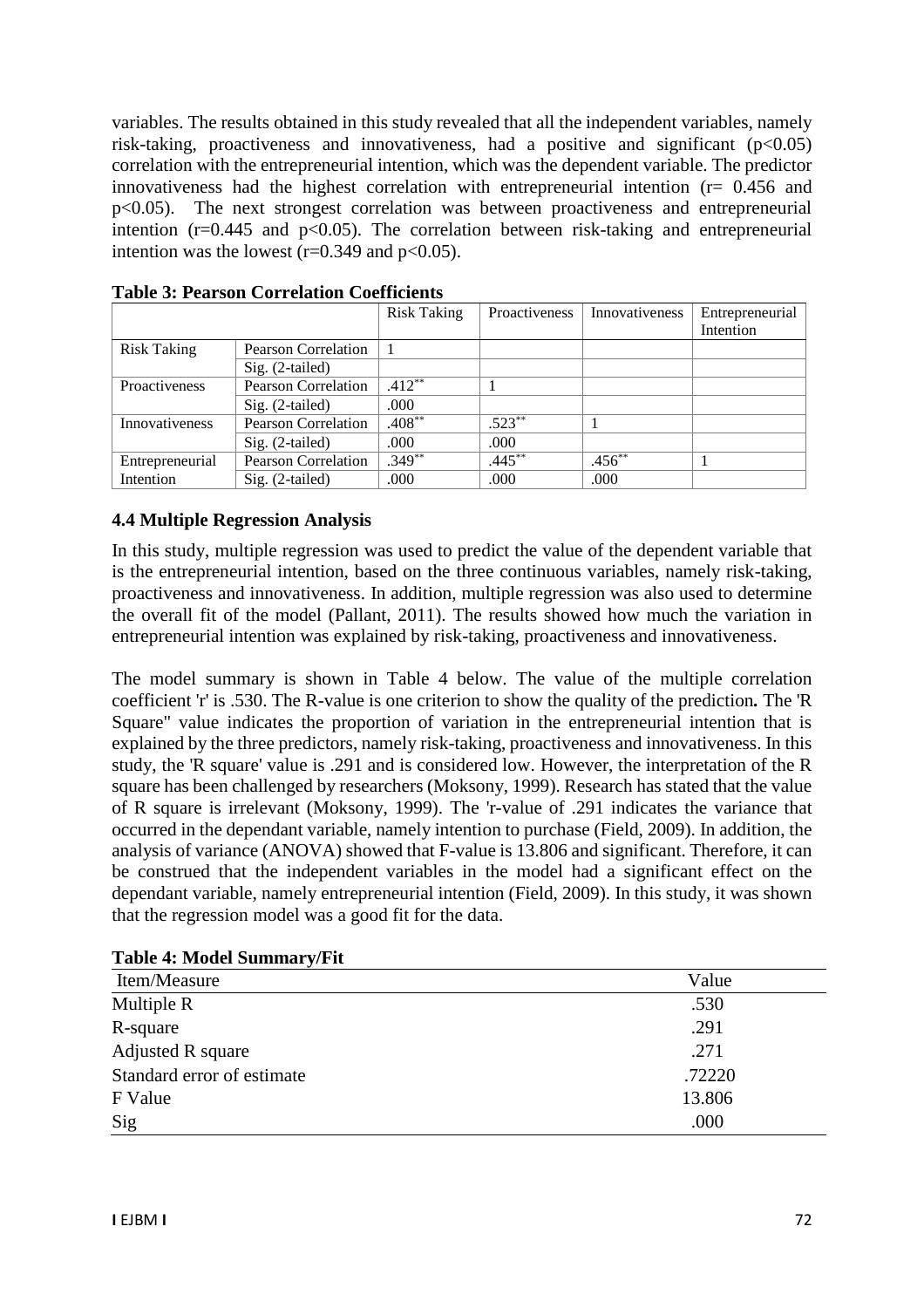Table 5 shows the standardised coefficient  $(\beta)$ , the *t*-value (t) and the corresponding *p*-value (Sig). For the first hypothesis, the Beta value for risk-taking is  $\beta$ =0.137. The t-value is 1.467  $(\leq 1.96)$  and the p-value is not significant (p $> 0.05$ ). This result indicates that hypothesis H1 is not supported. For the second hypothesis, the Beta value for proactiveness is  $\beta$ =0.247. The tvalue is 2.474 ( $>1.96$ ), and the p-value is significant ( $p<0.05$ ). This indicates that hypothesis H2 is not supported. For the first hypothesis, the Beta value for innovativeness is  $\beta$ =0.270. The t-value is 2.711 ( $>1.96$ ), and the p-value is significant (p,0.05). This value indicates that hypothesis H3 is not supported. Overall, the regression analysis shows that proactiveness and innovativeness are significant predictors of entrepreneurial intention among undergraduates in Indonesia. However, the impact of risk-taking is not significant.

|       |                    | Unstandardised |            |                     |         |      |
|-------|--------------------|----------------|------------|---------------------|---------|------|
|       |                    | Coefficients   |            | Standardised Coeff. |         |      |
| Model |                    |                | Std. Error | <b>Beta</b>         | t-value | Sig. |
|       | (Constant)         | .821           | .667       |                     | 1.230   | .221 |
|       | <b>Risk Taking</b> | .197           | .134       | .137                | 1.467   | .145 |
|       | Proactiveness      | .189           | .076       | .247                | 2.474   | .015 |
|       | Innovativeness     | .301           |            | .270                | 2.711   | 008  |

#### **Table 5: Coefficients**

#### **5.0 Discussion**

The first hypothesis was to examine the relationship between risk-taking and entrepreneurial intention among female undergraduates in Bandung universities. The findings from this study indicated that there is a positive but weak correlation between risk-taking and entrepreneurial intention among female undergraduates in Indonesia. However, the impact, as shown in the results of the multiple regression analysis, was not significant. The findings deviated from the results of other studies (Ozaralli and Rivenburgh, 2016; Gurel, Altinay, and Daniele, 2010; Hao Zhao, Seibert, and Lumpkin, 2009). The deviation of the results of this study could be due to the lower propensity or likelihood to take a risk by females compared to males. Past studies have shown that gender has an impact on risk-taking. The results of the Forlani (2013) study revealed that those females have less confidence in their ability to take risky decisions, and males are more willing to take risks.

Another study by Kisker and Ernst (2015) added that undergraduates who have an interest in entrepreneurship tend to think again about starting a business for several reasons that include fear of taking risks, fear of failure, fear of big responsibilities and fear of challenges that will encounter. Undergraduates were found to avoid high risk, and they prefer to be in a safe zone by looking for jobs as employees and working for others. Another reason could be that this study did not look at the different categories of risk. Willingness to take risks into three categories, namely risk lover, risk-free and risk avoidance and each category of risk can have different results. For instance, the study by Yurtkoru, Acar, and Teraman (2014) revealed that only one category that is being a risk lover had a significant relationship with entrepreneurial intentions.

The second hypothesis was to examine the relationship between proactiveness and entrepreneurial intention among female undergraduates in Bandung universities. The findings from this study indicated that there was a positive and significant relationship between proactiveness and entrepreneurial intention among female undergraduates in Indonesia. The impact, as shown in the results of the multiple regression analysis, was significant. The findings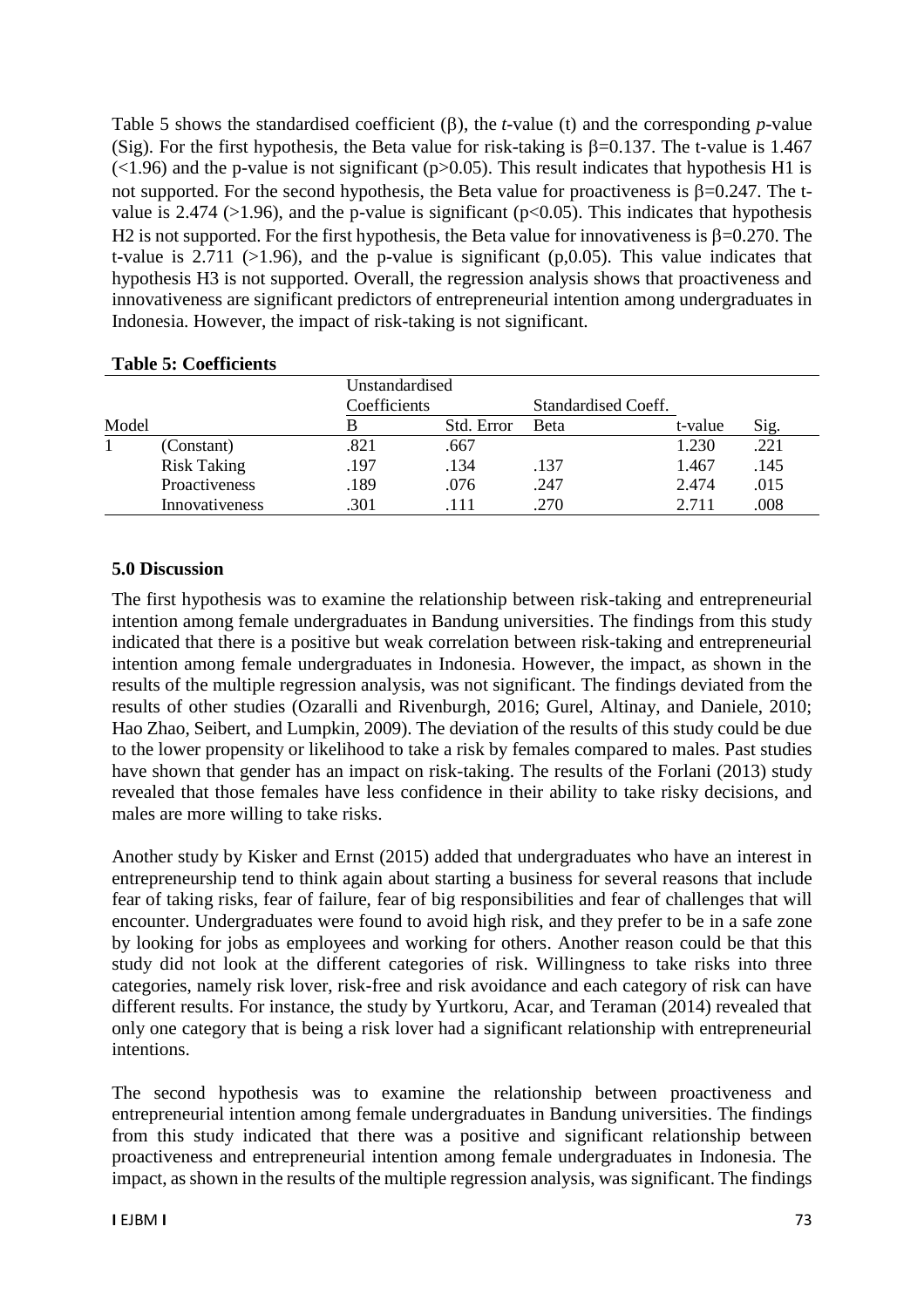are in line with the results of other studies (Prieto, 2011; Kumar and Shukla, 2019). For instance, the study by Kumar and Shukla (2019) that had a sample of 484 students revealed that proactive personality was a positive and significant predictor of entrepreneurial intention. Therefore, based on the results of this study, female undergraduates need a proactive personality to handle challenges contributed by situational forces and make changes in the environment. The female undergraduates with proactive personalities can handle the environmental distractions.

The third hypothesis examined the relationship between innovativeness and entrepreneurial intention among female undergraduates in Bandung universities. The findings from this study indicated that there was a positive and significant relationship between innovativeness and entrepreneurial intention among female undergraduates in Indonesia. The impact, as shown in the results of the multiple regression analysis, was significant. The findings are in line with the results of other studies (Law, and Breznik, 2017; Wathanakom, Khlaisang and Songkram, 2020). For instance, Law and Breznik (2017) study involving a sample of 998 students revealed that learning motivation strongly correlates with innovativeness that subsequently affects entrepreneurship intention. Based on the results of this study, innovativeness among female undergraduates leads them to think creatively and leverage opportunities to develop novel and practical ideas, venture into new markets and launch new products and services.

# **5.1 Implications of the Study**

This study revealed the positive and significant impact of proactiveness and innovativeness towards the entrepreneurial intentions of female undergraduates in Indonesia. In addition, the insignificant role of risk-taking. Innovativeness was the strongest predictor of entrepreneurial intention among female undergraduates in Indonesia. The study results will be useful for today's generation, especially female undergraduates, educational institutions, businesses, and governments that face tough labour markets and the consequences of unemployment. To improve entrepreneurial intention and decrease unemployment levels, employers, government agencies, and education intuitions should build a partnership to guide undergraduates into working life, including becoming entrepreneurs. Based on the results of this study, the focus should be placed on enhancing the innovativeness and proactiveness capabilities of undergraduates. These joint efforts are expected to increase undergraduates' knowledge of the working world and entrepreneurship. In addition to the practical implications, there are theoretical and academic implications. The gap in current knowledge was identified in this study. As most past studies did not cover female undergraduates in a developing country, the results of this study added new insights to the current body of knowledge. A notable finding was the insignificant role of risk-taking among female undergraduates and the positive impact of proactiveness and innovativeness. To the researcher's knowledge, this study was the first of its kind, and future academicians can extend or replicate this study in other populations.

# **5.2 Limitations of the Study**

This study examined the effect of risk-taking, proactiveness and innovativeness on entrepreneurial intention amongst female undergraduates in Bandung universities. However, there are other factors such as educational and structural supports provided by educational institutions and government to improve entrepreneurial intention and generate future entrepreneurs. This study did not examine the sub-dimensions of constructs, namely risktaking, proactiveness and innovativeness. For instance, there are three subdimensions for risktaking: risk lover, risk-free, and risk avoidance. Inclusion of the sub-dimensions in future can provide better results. The effect of mediators or moderators were not included in this study.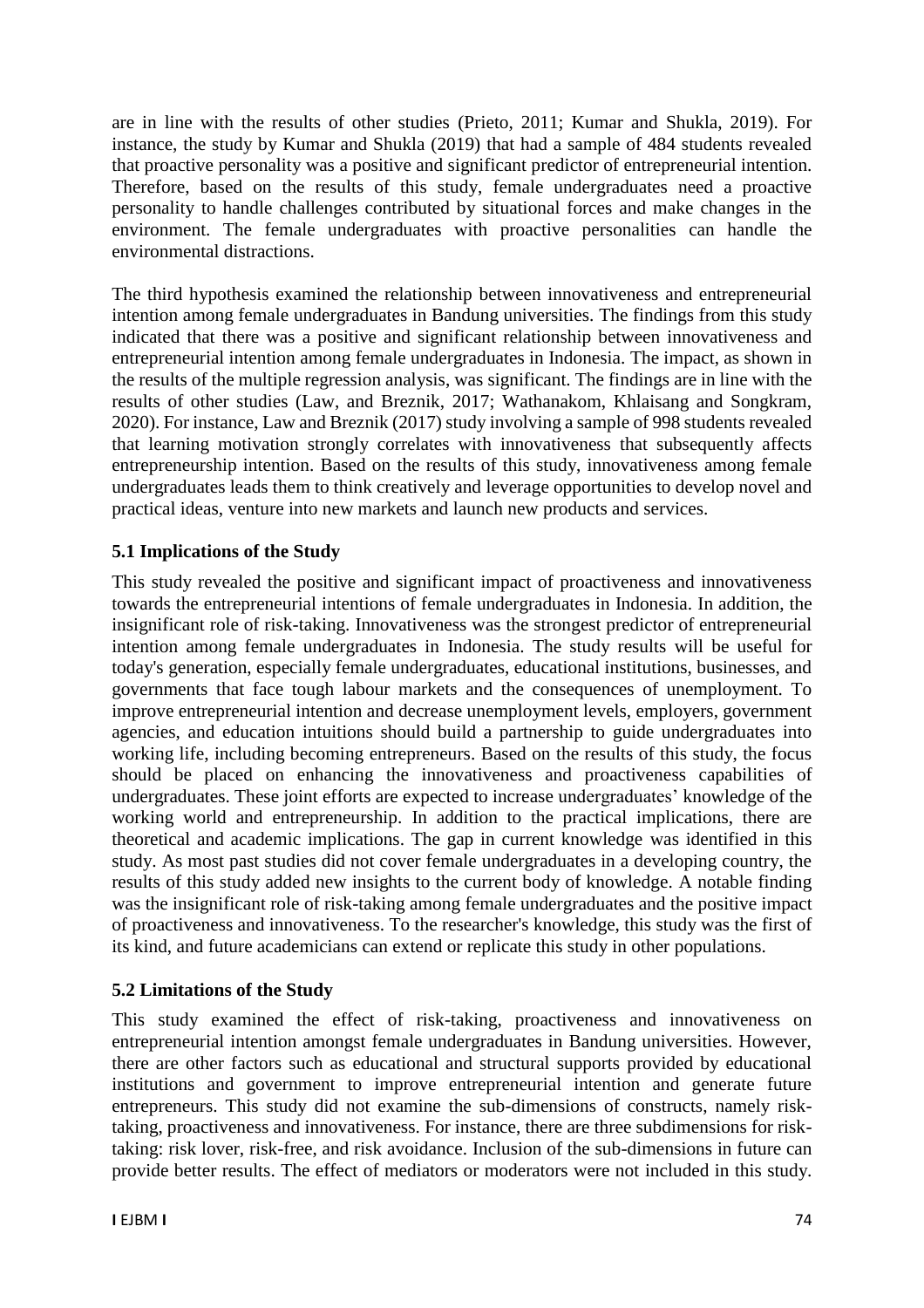The inclusion of mediators can provide more insights into the effect of the predictors on purchasing intention. Future studies should include mediators such as self-regulation or entrepreneurial behavioural control.

#### **6.0 References**

- Ajzen, I. (1991). The theory of planned behaviour. *Organisational Behaviour and Human Decision Processes*, 50(2), 179–211
- Baron, R. A. (2007). Entrepreneurship: A process perspective. In J. R. Baum, M. Frese, & R. A. Baron (Eds.), The psychology of entrepreneurship (pp. 19–40). Mahwah, London: Lawrence Erlbaum.
- Bateman, T. S., & Crant, J. M. (1993). The proactive component of organisational behaviour: A measure and correlates. *Journal of Organizational Behavior*, 14, 103-118.
- Bell, R. (2019). Predicting entrepreneurial intention across the university. *Education+ Training*, 61(7/8), 815-831
- Bedürftig, M. Hieronimus, S. and Klier, J (2015 Feb, 1). *How business and government can bring young people into work.* McKinsey and Company. https://www.mckinsey.com/industries/public-and-social-sector/our-insights/howbusiness-and-government-can-bring-young-people-into-work
- Bin, B.S., and Park, J.K. (2002). An empirical study on the success factors of a small business starting up. *The Asia Pacific Journal of Small Business*, 24(3), 135-158.
- Bolton, D.L. and Lane, M.D. (2012). Individual entrepreneurial orientation: development of a measurement instrument. *Education + Training*, 54(2/3), 219-233.
- Bosma, N., Acs, Z. J., Autio, E., Coduras, A., & Levie, J. (2008). Global entrepreneurship monitor, 2008 Executive Report. https://ent.ut.ac.ir/documents/5247861/102059260/GEM\_Global\_2008.pdf
- Cabinet Secretariat of the Republic of Indonesia (2016). President Jokowi Opens the 2016 Indonesian Young Entrepreneurs Association Jamboree. https://setkab.go.id/en/president-jokowi-opens-the-2016-indonesian-youngentrepreneurs-association-jamboree/
- Chen, M. H. (2007). Entrepreneurial leadership and new ventures: creativity on entrepreneurial teams. *Creativity and Innovation Management, 16*(3), 239–249.
- Choi, J.Y. (2010). Characteristics of network performance of technology-based start-ups. *Venture Management Research*, 13(4), 87-108
- Dev, S. M. and Mahajan, V (2003). Employment and unemployment. *Economic and Political Weekly*, 38(12/13), 1252- 1261.
- Douglas, E.J., Shepherd, D.A. (2002). Self-employment as a career choice: attitudes, entrepreneurial intentions and utility maximisation. *Entrepreneurial Theory and Practice* 81–90 (Spring)
- Ferreira, J. J., Fernandes, C. I., & Ratten, V. (2017). The influence of entrepreneurship education on entrepreneurial intentions. In Entrepreneurial universities (pp. 19-34). Springer, Cham.
- Field, A. (2009). *Discovering Statistics Using SPSS: Introducing Statistical Method* (3rd ed.). Thousand Oaks, CA: Sage Publications
- Forlani, C., Morri, M., Ferrari, B., Dalmonte, E., Menchetti, M., De Ronchi, D., & Atti, A. R. (2014). Prevalence and gender differences in late-life depression: a population-based study. *The American Journal of Geriatric Psychiatry*, *22*(4), 370-380. DOI: 10.1016/j.jagp.2012.08.015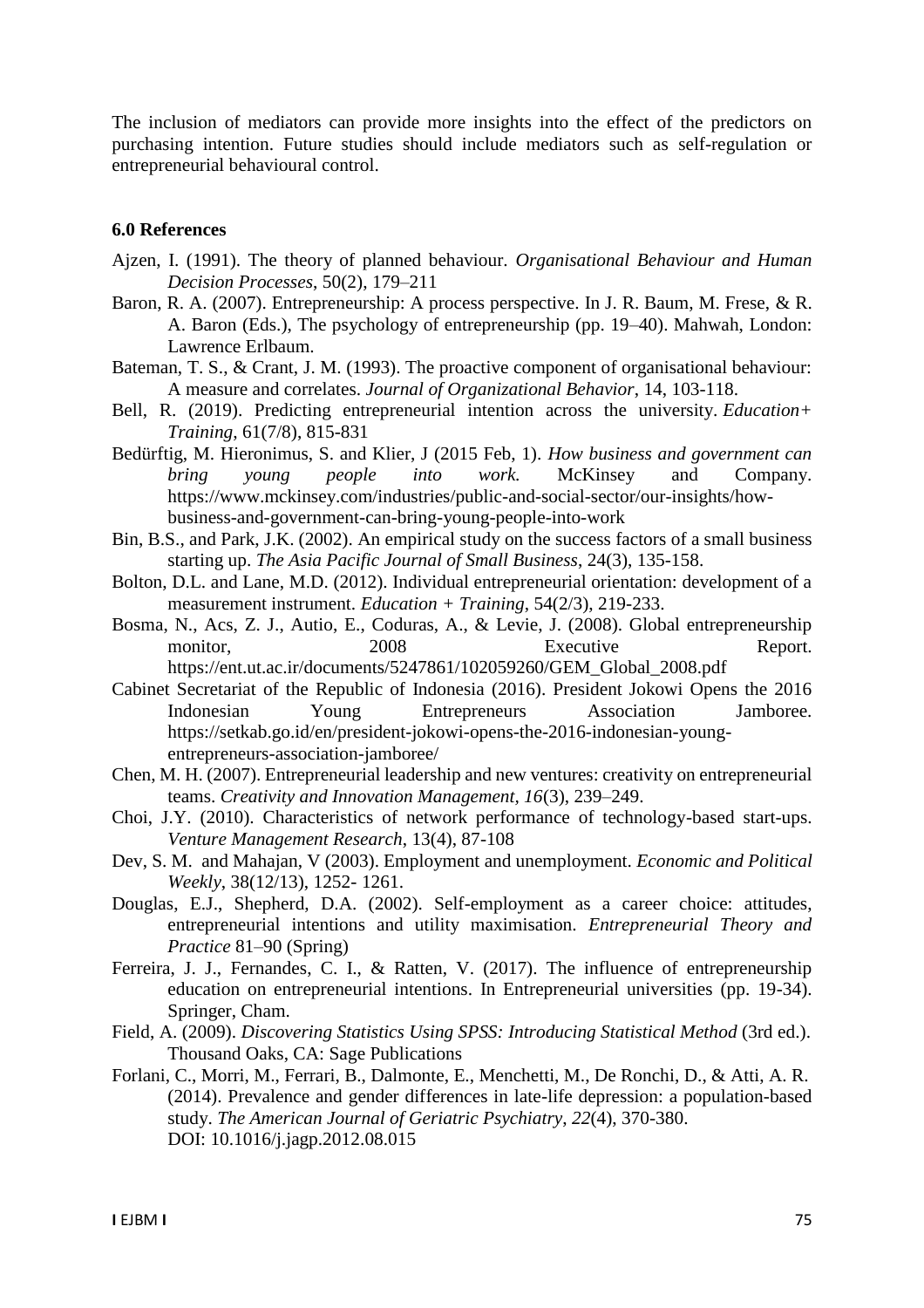- Fuller, J.B., Marler, L.E., & Hester, K. (2006). Promoting felt responsibility for constructive change and proactive behaviour: Exploring aspects of an elaborated model of work design. *Journal of Organizational Behavior*, 27, 1089 -1120.
- George, D., & Mallery, M. (2010). *SPSS for Windows Step by Step: A Simple Guide and Reference*, 17.0 update (10a ed.) Boston: Pearson
- Gupta, V., MacMillan, I. C., & Surie, G. (2004). Entrepreneurial leadership: developing and measuring a cross-cultural construct. *Journal of Business Venturing, 19*(2), 241–260.
- Gurel, E., Altinay, L., & Daniele, R. (2010). Tourism students' entrepreneurial intentions. *Annals of Tourism Research*, *37*(3), 646-669.
- Gurol, Y., & Atsan, N. (2006). Entrepreneurial characteristics amongst university students: Some insights for entrepreneurship education and training in Turkey. *Education and Training,* 48(1), 25–38.
- Hao Zhao, Seibert, S. and Lumpkin, G., 2009. The Relationship of Personality to Entrepreneurial Intentions and Performance: A Meta-Analytic Review. *Journal of Management*, 36(2), 381-404.
- Hisrich, R. D., Peters, P. M., & Shepard, D. A. (2008). *Entrepreneurship*. Singapore: Mc Graw Hill International Edition.
- Hulin, C., Netemeyer, R., and Cudeck, R. (2001). Can a Reliability Coefficient Be Too High? *Journal of Consumer Psychology*, 10(1), 1, 55-58.
- Indonesia Population (2021). Indonesia Population https://worldpopulationreview.com/countries/indonesia-population
- Kang, B.O. (2011). A study on the influence of CEO's entrepreneurship in SMEs on business performance: franchise business, Doctor's thesis, Graduate School of Chung-Ang University
- Kim, H.S. (2015). The effects of CEO's capability of SMEs on enterprise globalisation: the moderating effect of overseas experience, Master's thesis, Graduate School of Chung-Ang University.
- Kisker, W., & Ernst, C. (2015). Influence of the motivation of entrepreneurs on the willingness to take risks. *Journal of Interdisciplinary Research*, 5, 38- 40.
- Kumar, R., & Shukla, S. (2019). Creativity, proactive personality, and entrepreneurial intentions: Examining the mediating role of entrepreneurial self-efficacy. *Global Business Review*, 1-18. DOI: 10.1177/0972150919844395
- Lassen, A.H., Gertsen, F. and Riis, J.O. (2006). The nexus of corporate entrepreneurship and radical innovation. *Creativity & Innovation Management*, 15(4), 359-372.
- Law, K. M., & Breznik, K. (2017). Impacts of innovativeness and attitude on entrepreneurial intention: among engineering and non-engineering students. *International Journal of Technology and Design Education*, *27*(4), 683-700.
- Lee, C.W. (1999). A study on the role and organisational performance of organisational entrepreneurship: focusing on fundamental theory of resources, Doctor's thesis, Graduate School of Seoul National University
- Liñán, F. (2004). Intention-based models of entrepreneurship education. *Piccola Impresa / Small Business*, 2004(3), 11–35.
- Liñán, F., & Chen, Y. W. (2009). Development and cross–cultural application of a specific instrument to measure entrepreneurial intentions. *Entrepreneurship theory and practice*, *33*(3), 593-617.
- Moksony, F., & Heged, R. (1990). Small is beautiful. The use and interpretation of R2 in social research. *Szociológiai Szemle*, Special issue, 130-138.
- Neneh, B. N. (2019). From entrepreneurial intentions to behavior: The role of anticipated regret and proactive personality. *Journal of Vocational Behavior*, 112, 311-324.